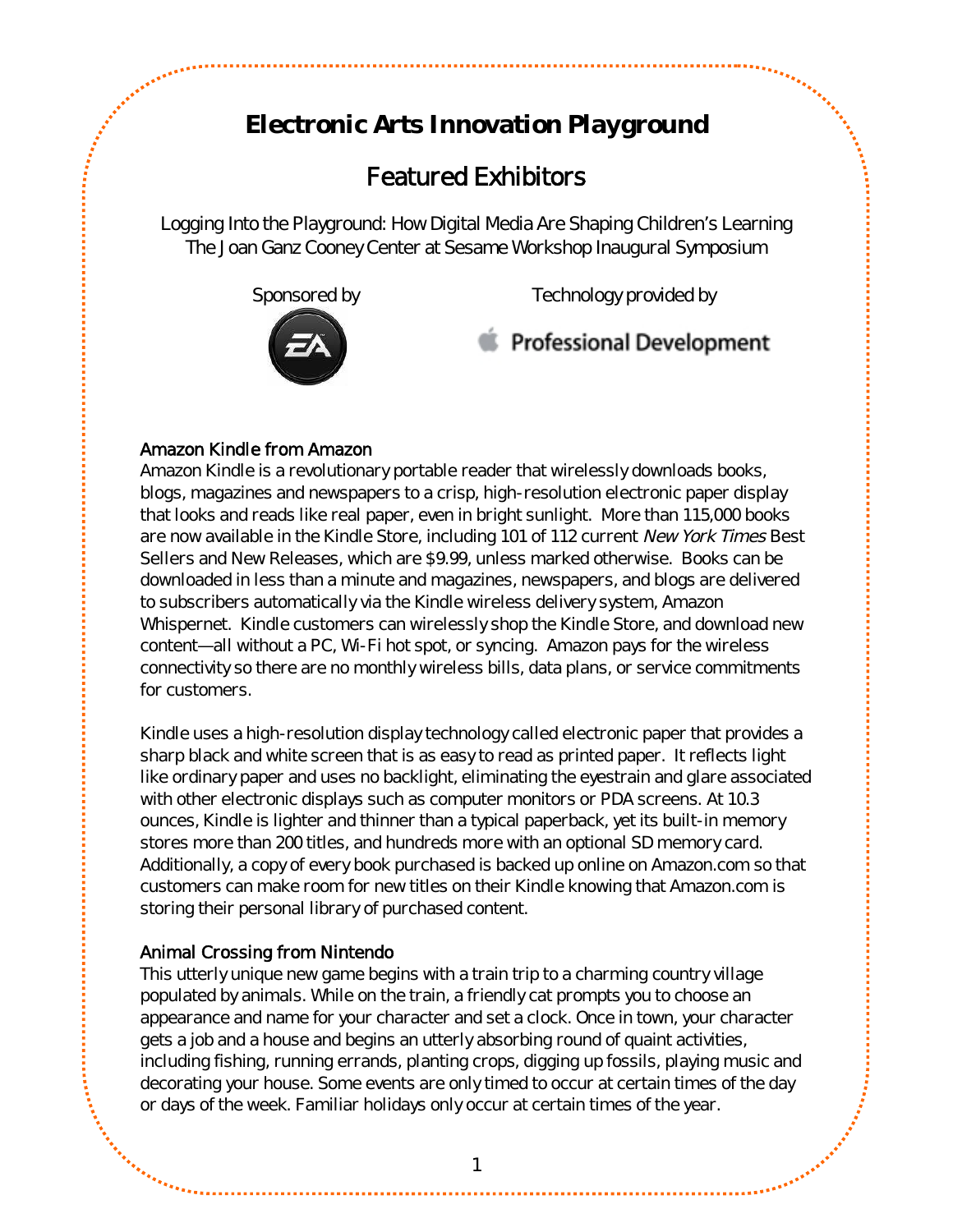Animal Crossing is even more fun when the entire family joins in. As many as four players can take turns building their own lives and visiting each other's village. Players can even send letters back and forth to each other. Now that's communication! Animal Crossing comes with a Memory Card 59 that has replicas of two classic Nintendo Entertainment System games pre-programmed onto it. These games can be played on the Nintendo GameCube.

#### Apple Learning Interchange from Apple Professional Development

Supporting the creation of a  $21<sup>st</sup>$  century environments through rigorous and relevant staff development is the mission of Apple Professional Development. Explore the wealth of high quality workshops, such as Language Acquisition and the iPod, Digital Storytelling, Documentary Filmmaking, and Podcasting in Your Classroom at apple.com/education

The Apple Learning Interchange (ALI) is a social network for educators. Find a wealth of free content ranging from simple lesson ideas to in-depth curriculum units for K-12 educators as well as a new channel for Higher Education faculty showcasing campus projects, research and more. Additionally any member can submit projects as simple as classroom snapshots or as complex as multi-page abstracts for assessment, enhancement, and peer review. Explore podcasts produced by teachers for teachers at apple.com/ali

#### Center for Applied Special Technology (CAST)

Founded in 1984 as the Center for Applied Special Technology, CAST has earned international recognition for its development of innovative, technology-based educational resources and strategies based on the principles of Universal Design for Learning (UDL). CAST staff includes specialists in education research and policy, neuropsychology, clinical/school psychology, technology, engineering, curriculum development, K-12 professional development, and more. By defining UDL and exploring its practical applications, CAST is pushing the boundaries of education research, practice, and policymaking. Achievements include: Creation or codevelopment of innovative software such as Thinking Reader, WiggleWorks, and Bobby; Leadership of federally funded initiatives to develop and promote a National Instructional Materials Accessibility Standard (NIMAS). NIMAS will guide the production and electronic distribution of curricular materials in accessible, student-ready versions, including Braille and Digital Talking Books; and Provision of support for school teachers and administrators through professional development, consultation, publications, and online resources. This work is generously funded by private foundations, government agencies, and individual supporters--all partners in the effort to make education accessible and rewarding for learners of all kinds.

## Classmate from Intel

Without question, the Internet has transformed the way we communicate. Through glimpses into the future, we have seen how technology can change the way we live and work. Preparing students to manage and maximize what technology has to offer is a high priority for Intel and education systems worldwide. One of the greatest challenges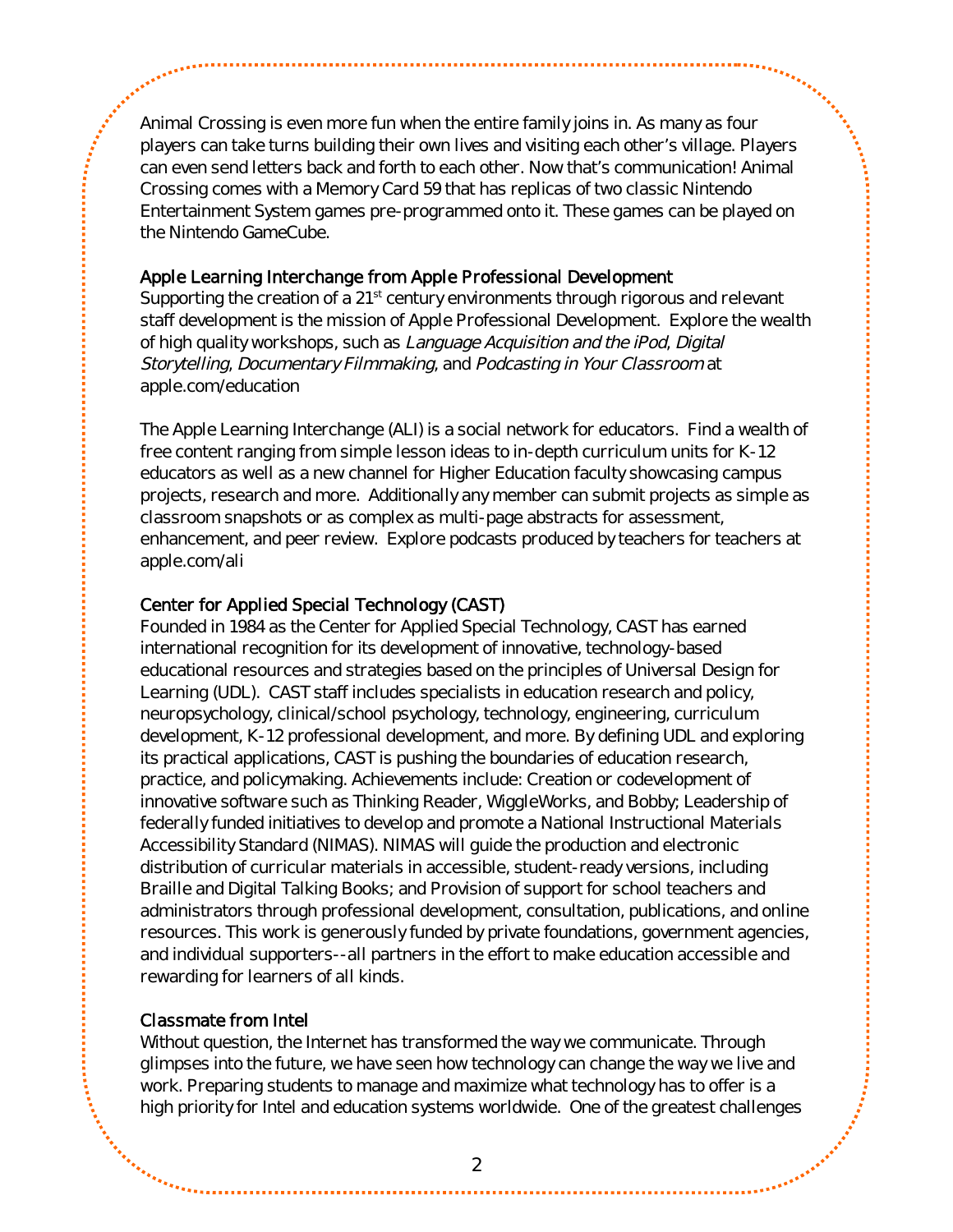facing education and industry alike is how to harness the power of technology, put it to work for students today and do it at a cost that already strained education budgets can afford. Through partnerships with corporate America, school districts now have the ability to address critical technology issues and deliver the solutions teachers and students need most. The new classmate powered by Intel represents one such solution. Classmate is a small, mobile learning device which is part of a solution crafted to meet the needs of early education. The classmate is designed with a set of particular features, to include: A rugged, lightweight, and easy-to-carry design and software stack with educational applications; and wireless and messaging systems that allow tight integration and collaboration between users from different groups, e.g. student-student, teacher-student, allowing them to share experiences, communicate and coordinate activities. Intel strongly recommends solutions that foster 21<sup>st</sup> century learning. While the specific elements of solutions vary based on the needs of individual teachers and their students as well as the overall plan for technology integration across the school's curriculum.

#### Cosmos Chaos™ from Pacific Resources for Education and Learning

*Cosmos Chaos!™* By combining the talents of artists, game developers, and educators, *Cosmos Chaos!™,* a handheld role-playing game (RPG) that helps struggling 4th grade readers learn vocabulary and reading strategies, brings the latest educational research to the Nintendo DS system. *Cosmos Chaos!™* gives players a gaming experience in which they will have fun exploring diverse environments; overcoming wacky robot challenges; completing engaging quests; solving thought-provoking puzzles; and earning new abilities and skills by collecting words, understanding their meanings, and using them to solve problems. Using the Nintendo DS, a game delivery system well-liked by the target population, *Cosmos Chaos!™* actively engages players in word learning activities that allow them to take ownership of their learning. Educational concepts align to 4th grade standards in math, science, and social studies, and teaching methods embedded in the game are grounded in current vocabulary research. Add all of that to a dynamic storyline and a fantastical world in which players take center stage. *Cosmos Chaos!™* has merged research-based curricular content with sound game design to please kids and grownups alike. *Cosmos Chaos!™* and its contents were developed under grant U203GO50007 from the U.S. Department of Education (U.S. ED). However, those contents do not necessarily represent the policy of the U.S. ED, and you should not assume endorsement by the federal government.

#### BOOM BLOX™ from Electronic Arts

BOOM BLOX™ is the must-have Wii™ game for Summer 2008. This action-puzzle game is the first game developed in collaboration between EA and director and producer, Steven Spielberg. This high-energy game features nearly four hundred levels, a variety of activities, a cast of over thirty wacky characters, and an easy-to-use in-game editor that allows players to express their creativity.

Fun for kids and the entire family, BOOM BLOX offers action-packed interactive activities that takes Wii play to a new level of creativity and fun with single player, co-op, and versus gameplay. Explore the visceral gameplay—perfectly suited for the Wii's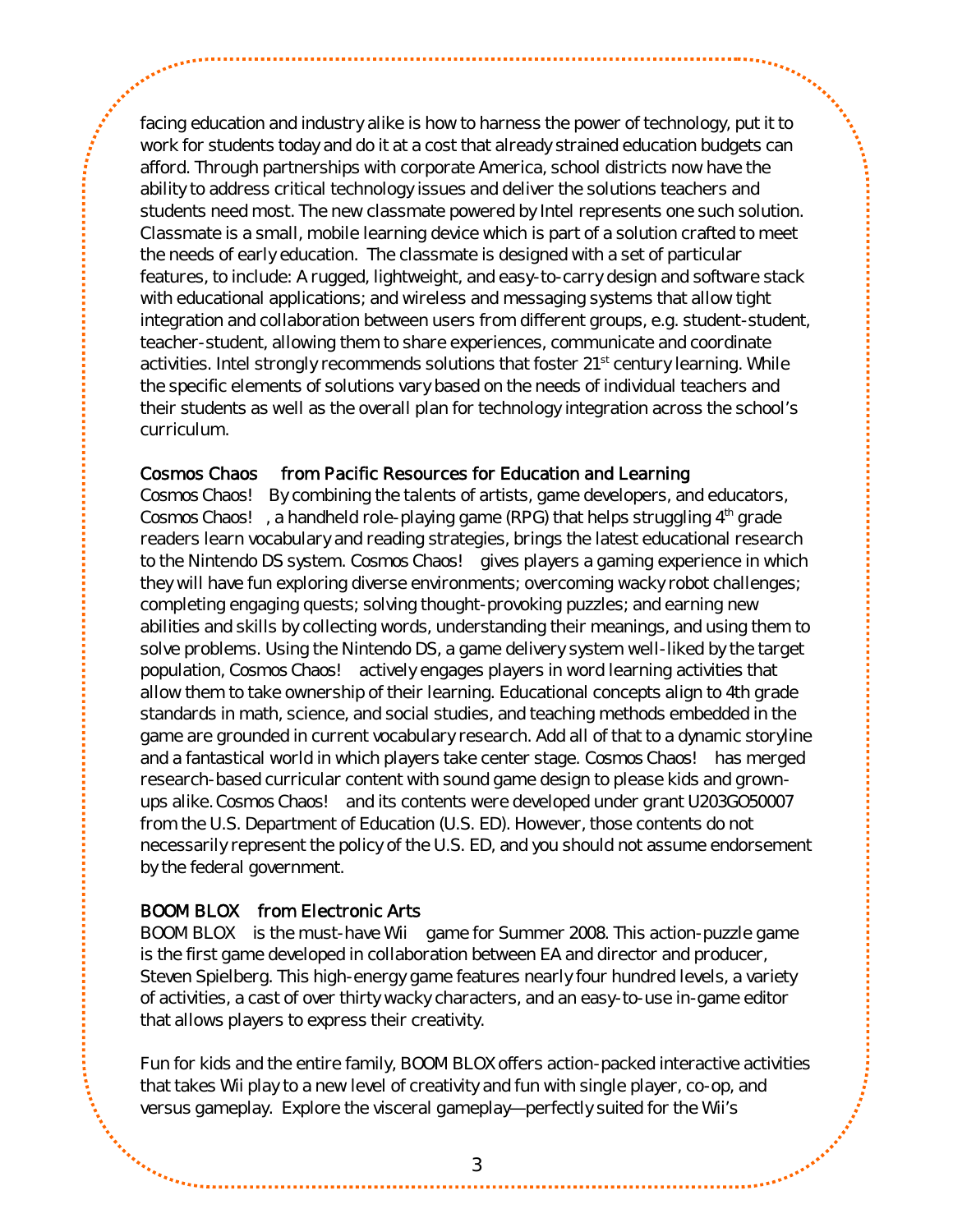interactivity—that keeps you destroying your way through brain-twisting challenges. Interact with entertaining characters such as the Blox-laying chickens or the baseball throwing monkeys, who bring personality to the Tiki, Medieval, Frontier, and Haunted themed environments. Additionally, remix any level of the game in Create Mode using props, blocks, or characters that have been unlocked during the game. You can virtually build anything you can dream up. Plus, your designs can then be shared with friends or used to challenge others to solve your newly created puzzle via WiiConnect24™. BOOM BLOX will be available May 6 for the Wii and Mobile devices.

#### Brain Age from Touch! Generations

Exercise is the key to good health, both for body and mind - and now there's finally a way to make mental exercise simple, fun, even competitive. Inspired by the work of prominent Japanese neuroscientist Dr. Ryuta Kawashima, the Brain Age games feature activities designed to help stimulate your brain and give it the workout it needs like solving simple math problems, counting currency, drawing pictures on the Nintendo DS touch screen, and unscrambling letters.

#### Endless Ocean from Touch! Generations

Dive into tropical waters and discover an underwater paradise that has to be seen to be believed. Endless Ocean puts you in the role of a diver exploring a tranquil sea teeming with marine life and stunning seascapes. More of an experience than a game, Endless Ocean offers you the freedom to explore underwater locations by taking a relaxing swim among the inhabitants of the sea or searching for unusual fish to photograph and record in your journal. All set to a haunting soundtrack that features New Zealand singer Hayley Westenra, Endless Ocean lets you directly interact with the fish you find by using the Wii Remote to touch them. You will come face-to-face with such animals as angelfish, penguins, walruses and dolphins and you can even discover lost ruins and secret diving locations to explore. Navigating through the game is easy, and by simply pointing and clicking with the Wii Remote you can direct your ship to a new location on a map or guide your diver as they swim. When you want to interact with ocean life, you'll simply point at a fish or underwater plant and press the A Button. In addition to searching vast waters, you and a friend can explore the sea together by using Nintendo Wi-Fi Connection to connect to the Internet. Whether you dive with a friend or on your own, you'll quickly discover that the sights and sounds you experience in Endless Ocean make it an adventure like no other.

## Everyday Mathematics from McGraw-Hill Education

Everyday Mathematics, is a Wright Group/McGraw-Hill Pre-K-6 mathematics program developed by the University of Chicago School Mathematics Project to substantially enhance math education in the U.S. EM Games are an integral part of the Everyday Mathematics® program, helping to reinforce mastery of basic skills in a fun way. Available in an online version or on CD-ROM, the games extend classroom learning to the home by offering families the chance to play the same games students play in school. The program also helps teachers monitor student progress through a variety of reports that measure skill success for each game.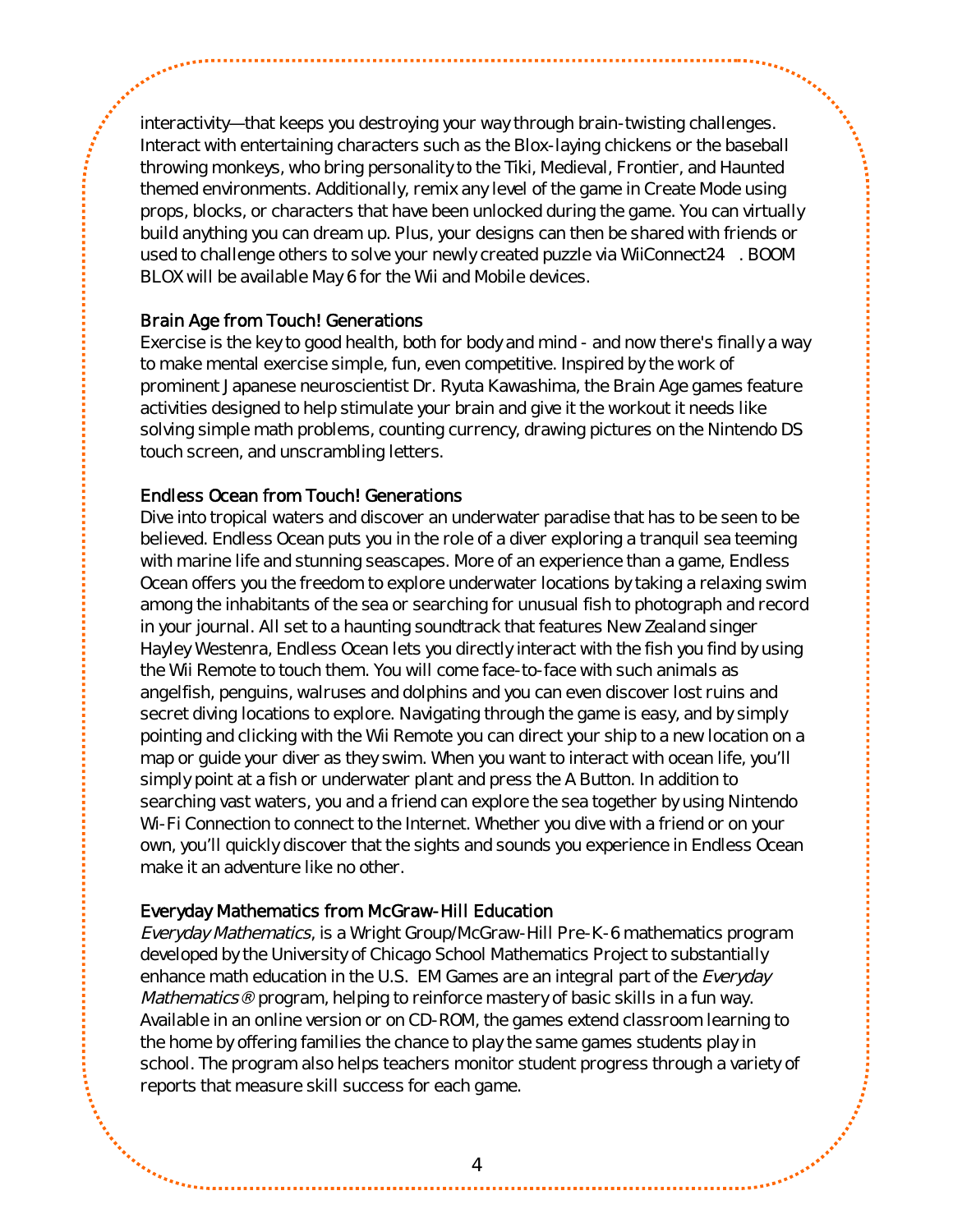## Gamestar Mechanic from Gamelab, the Institute of Play, and the Games, Learning, and Society research group

Gamestar Mechanic is an online experience for youth in which the core experience is creating games, learning principles of game design, and participating in a community of fellow player-designers. Gamestar Mechanic allows young people to design digital games—to be game designers—not in order to train them for game industry jobs, but to give them a platform on which to build technical, technological, artistic, cognitive, social, and linguistic skills suitable for our current and future world. Gamestar Mechanic is a collaboration between Gamelab, the Institute of Play, and the Games, Learning, and Society academic research group. Gamestar Mechanic was funded through a grant from the Digital Media and Learning division of the MacArthur Foundation.

## Google Earth from Google

Google Earth, Google's free satellite imagery-based mapping product, represents, in essence, the whole world on a teacher's or student's computer. It enables users to "fly" from space to street level to find geographic information and explore places around the world. Google Earth is more immersive than a search engine – it's basically a 3D model of the entire planet that lets you grab, spin and zoom down into any place on Earth. Google Earth offers tools for measuring, drawing, saving, printing, and GPS device support. Teachers across the country use Google Earth demonstrations to get students excited about geography and all of the Earth sciences. For instance: you can use realtime coordinates to demonstrate distance calculations and verify the results using measurement tools; view tectonic plate-shift evidence by examining whole continents, mountain ranges and areas of volcanic activity; study impact craters, dry lake beds and other major land forms. In addition to browsing the Earth, Google Sky allows you and your students to leave the planet and view stars, constellations, galaxies, planets and the Earth's moon. The only limit to Google Earth's classroom uses is your imagination.

## Global Kids Island in Second Life from Global Kids

Global Kids Island in Second Life is the center for a series of programs, both face to face and distance learning, that aim to foster global issue awareness and leadership development among teens. The Global Kids programs utilizing Second Life range include teen social entrepreneurship (The D.I.D.I. Initiative), global issue related film (The Virtual Video Project) and peer education on global issues (The Power of Citizenry in SL), amongst many others.

## Handheld Augmented Reality Project from the Technology, Innovation & Education (TIE) office of the Harvard Graduate School of Education

The Handheld Augmented Reality Project is responsible for the implementation and testing of an augmented reality simulation game. This game involves participants moving around the physical environment and using GPS-enabled handheld computers to interact with virtual characters or objects. As participants move around the physical space, they are tracked by a representation of themselves moving around a virtual map of that space. Within the virtual map, their avatar triggers characters, objects and events that provide information that is necessary to progress through the game. Each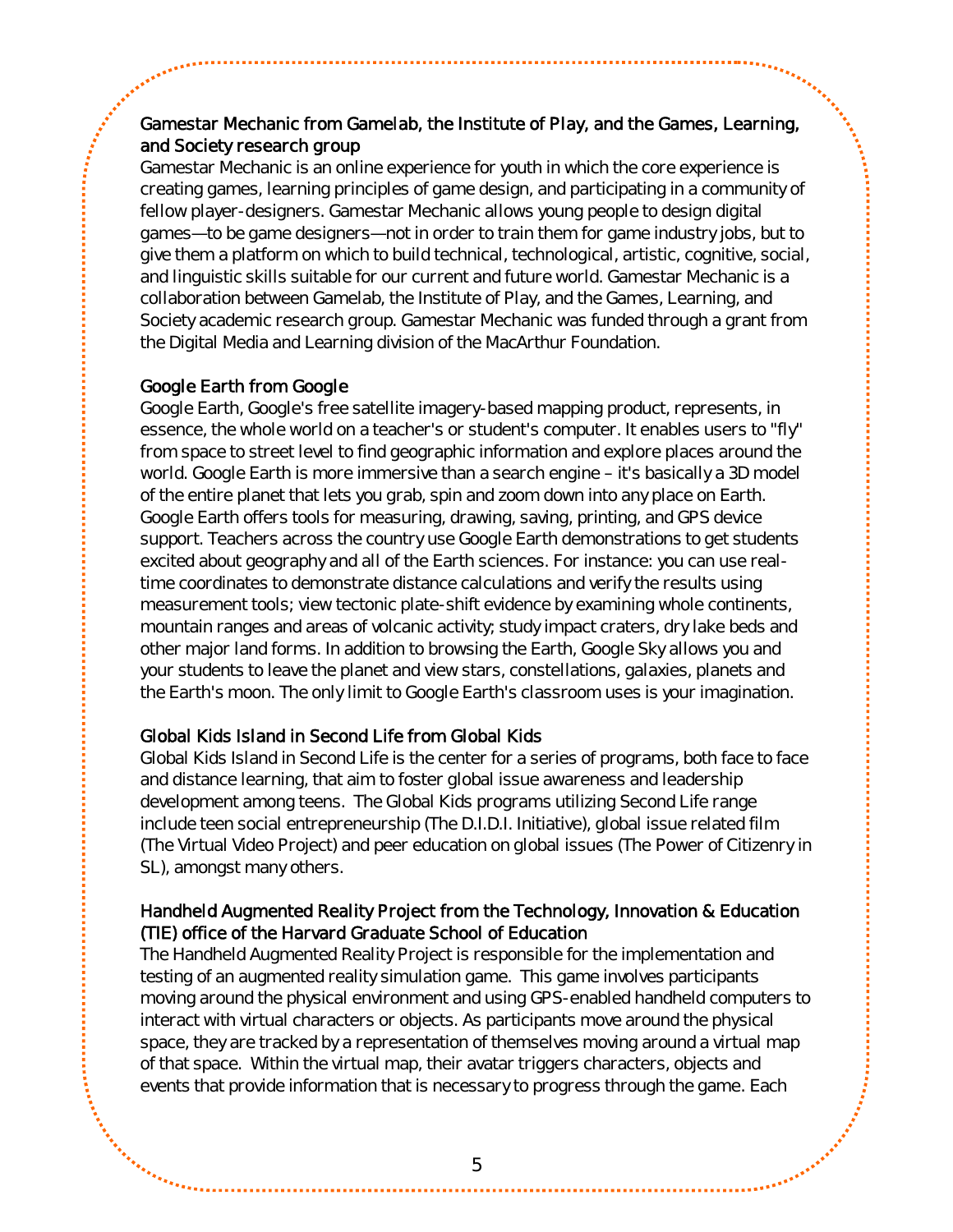game is based on a simulation problem-based scenario that requires teamwork and collaboration to solve.

## Hot Brain from Midway

Fire up your mind with Hot Brain™, a game that engages the mind through a series of puzzles and challenges designed to raise the activity and temperature of your brain. Hot Brain presents challenging and fun mental activities that help ignite your mind in areas like logic, memory, math, language and concentration. Exclusive to the PSP® (PlayStation®Portable) system, the game allows you to test your skills in several single player modes or you can play with up to three people

## Imagine It! from McGraw-Hill Education

Imagine It! is a PreK-6 reading and language arts curriculum from SRA/McGraw-Hill especially designed for a classroom full of students with a variety of different learning needs. The program has a strong focus on Differentiated Instruction, giving teachers more opportunities to teach every student how to effectively read, write, and communicate. With *Imagine It!* eSkills & eGames, students build reading skills like phonics, fluency, spelling, vocabulary, and writing while they're having fun playing online games and completing interactive reading activities.

## The International Children's Digital Library from the University of Maryland

Since 2001, an interdisciplinary, international, and intergenerational team of adults and children have been designing a digital library for the world's children. The International Children's Digital Library (ICDL)([www.childrenslibrary.org](http://www.childrenslibrary.org/)) is today the world's largest and most diverse collection of digitized children's books freely available online. The collect represents outstanding historical and contemporary books from 48 countries which include Mongolia, Iran, Croatia, Kenya and more. Led by researchers at the University of Maryland (USA), co-designing has taken place with partners in New Zealand, Honduras, Germany, Hungary, Argentina, Mexico, and Mongolia. These research experiences have led to unique online tools for searching and reading digitized children's books. It has also led to establishing a non-profit foundation to support outreach efforts with the ICDL.

This important digital library is being used by children, their teachers, librarian, parents throughout the world. In rural South Africa, this library is being used by pre-school children for informal learning experiences. This same digital library is being used for digital storytime in the Chicago Public Library to expand their program to engage older children up to 8 years old. And in computer labs and on the XO, children in urban and rural schools in Mongolia access picture books where few children's books were available in the country only a few years ago.

## Jamestown Reading Navigator™ from McGraw-Hill Education

Jamestown Reading Navigator™ is a groundbreaking program for struggling readers based on the latest research in adolescent literacy. The online environment for Jamestown Reading Navigator allows each student to work at their own pace – resulting in a customized, motivating experience for each learner. Imbedded multimedia,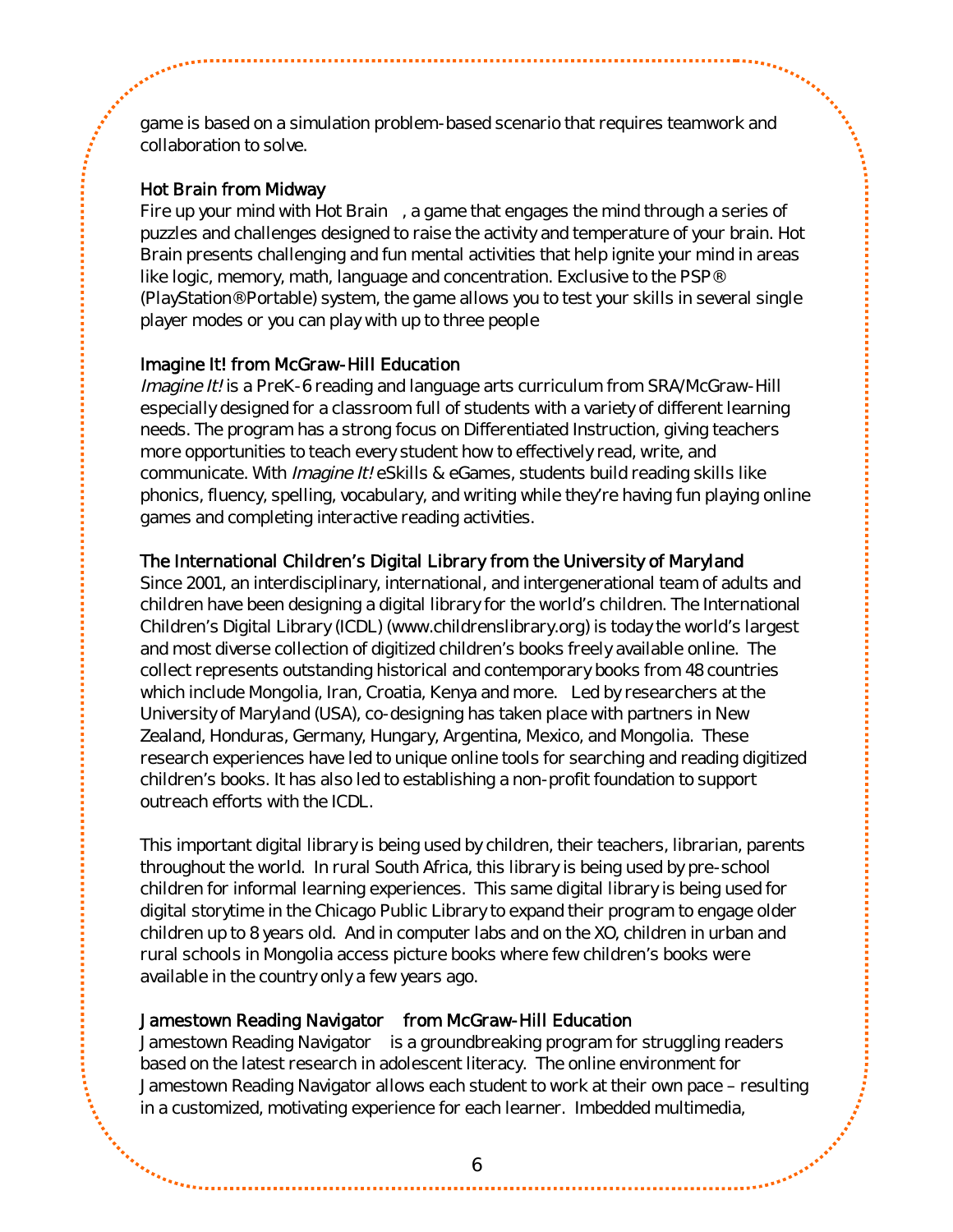interactive features, and interesting content keep students engaged in the learning process. A robust reporting system helps teachers track each student's progress and provides information to inform their instruction.

#### Jam Sessions from Ubisoft

Jam Sessions is the groundbreaking music experience that transforms your Nintendo DS<sup>™</sup> system into a portable guitar, promoting singing, playing and songwriting while offering the perfect companion for social gatherings, commuting to work/school, or just relaxing at home. Whether you are an experienced musician or merely a fan of music, Jam Sessions offers liberation through music, making it a must-have title for all Nintendo DS owners.

Key Features include: Authentic Sound and Playability: Use the Nintendo DS Touch Screen to strum just as you would with a real guitar, while experiencing authentic, remastered guitar-chord sound modeled after Gibson guitars; Unlimited Soundtrack: Free-play design allows users to learn and play any song ever played using an acoustic guitar. What you play is entirely up to you; Performance Mode: Play and sing songs from some of today and yesterday's most popular artists; A Musician's Dream: Experienced musicians can use Jam Sessions as an interactive notepad to write, play, and save their own original music…anytime, anywhere; Tutorial: Advanced tutorial modes allow novice musicians to learn how to play guitar without paying for lessons! From ear training to learning chord progressions, users get first-hand guitar experience using Jam Sessions; Complete Control: From sound to strumming style, it's up to you. Jam Sessions gives you complete control over the music experience offering users the ability to add reverb, adjust stroke pattern and much more.

#### JumpStart World™ from Knowledge Adventure

JumpStart World™ is a revolutionary 3D world of learning that progresses in response to your child's own pace. Children build math, reading and critical thinking skills as they explore whimsical lands personalized with their own artwork, photos and special holidays. Parents create custom rewards and receive progress reports plus tips to motivate and extend the learning. JumpStart World is the smart, fun way to achieve Kindergarten success!

## Kerpoof from Kerpoof

Kerpoof provides free multimedia creativity software for children of all ages on its website, www.kerpoof.com. Anyone can use Kerpoof directly from any Web browser to create original artwork, animated movies, stories, greeting cards, and much more. No software download, installation, or licenses are required. Available in seven languages, Kerpoof has been praised by educators, parents, technology reviewers, and kids worldwide. Kerpoof is committed to helping transform children's use of computers from a passive experience into a creative one, and is proud to have been supported by the BizWorld Foundation, the National Center for Women and IT, and the National Science Foundation (under SBIR grant number 0741208).

## LocoRoco from Sony Computer Entertainment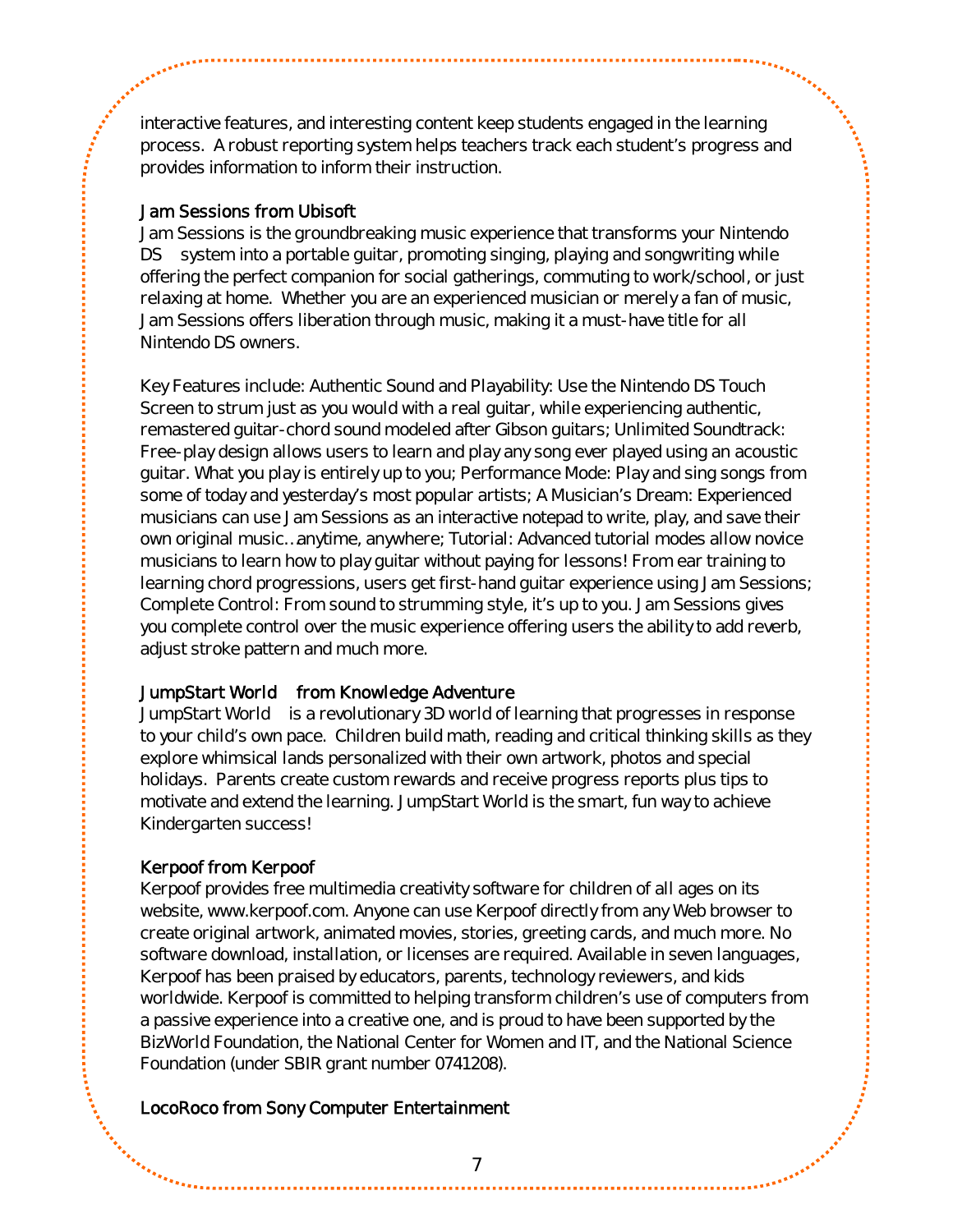The LocoRoco lived in harmony with their far way planet, helping to look after the plants and generally making it a pleasant place to be, playing and singing the days away. It seemed like the fun and laughter would go one forever…that was until the day the MojaTroop came down from the stars to take over! Now everything's going wrong. The LocoRoco are a peaceful bunch, they don't know how to deal with invaders from outer space! It's up to you. There's only one thing for it: Take control of the planet, tilt the land and rescue the LocoRoco! Features in this every-shifting world include: Roll, bounce and tilt LocoRoco through vibrantly animated world; fluidly react to the environment by staying round to roll, slimming to squeeze through narrow passages, and disassembling into smaller LocoRoco to collectively pass through small crevasses and paths; eat to increase the size and quantity of LocoRoco and to gain access to secret areas and hidden rewards; over 40 stages of lush living landscapes; customizable LocoHouse, minigames and wireless features.

## mCLASS®:Reading 3D™ from Wireless Generation

This handheld-to-web assessment solution integrates the best of DIBELS and Reading Records as a way of providing comprehensive holistic information to screen, diagnose, instruct and track all k-3 students at every stage of reading development. mCLASS:Reading 3D is the only assessment product out there that finally brings together the two kinds of reading assessment that teachers want and need - predictive of high-stakes outcomes and in-depth insight into student interaction with authentic text.

mCLASS®:Reading 3D™ was developed in partnership with Montgomery County Public Schools (MCPS) and DIBELS authors Dr. Roland Good and Dr. Ruth Kaminski of the University of Oregon and the Dynamic Measurement Group.

## My Word Coach from Ubisoft

The "My Coach" brand, part of Ubisoft's Games for Everyone division, is made up of a series of games that encourages players to improve themselves while being entertained at the same time. My Word Coach is designed to improve vocabulary and help develop verbal expression skills. The game is structured into three levels of difficulty, each with new and different features, allowing people of all skill levels to play and learn. Features include:16,800 words with official dictionary definitions; 6 training exercises: Missing letter, Split decision, Cereal letter, Block letter, Word Shuffle and Safecracker; 3 different levels of difficulty featuring new game features; 5 multiplayer games: Missing Letter, Word Shuffle, Safecracker, Cereal Letter and Spelling Bee Competition; and 4 different coaches will track the player's potential and progression

## My Spanish Coach from Ubisoft

The "My Coach" brand, part of Ubisoft's Games for Everyone division, is made up of a series of games that encourages players to improve themselves while being entertained at the same time. My Spanish Coach teaches players the basics of word use, grammar and construction of phrases through fun and easy-to-play mini-games. Designed under the guidance of a Spanish teacher, the game is equipped with over 1,000 interactive lessons, complete with almost 10,000 words and 400 phrases to master.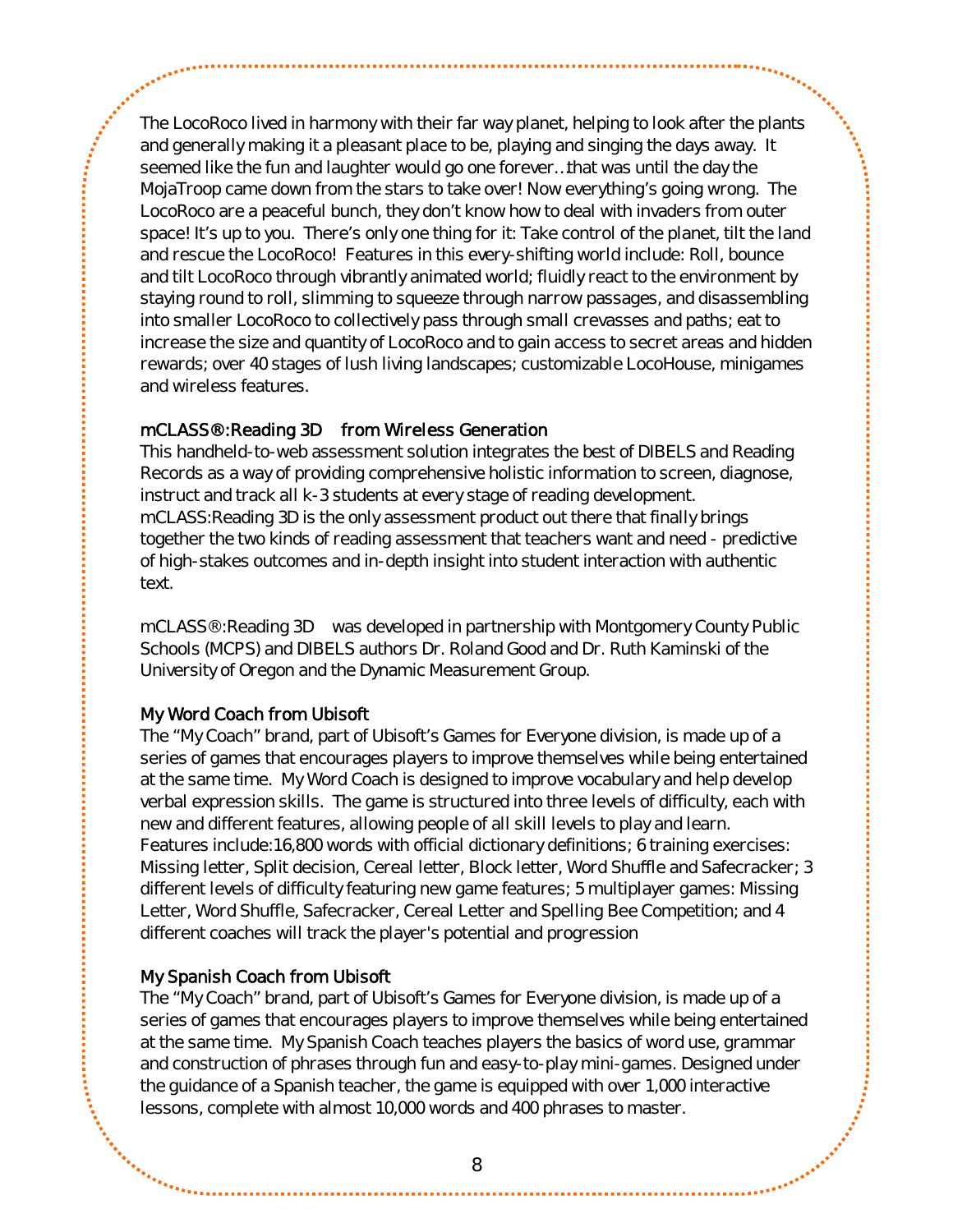#### Panwapa from Sesame Workshop

Panwapa is a new website designed to inspire and empower young children to become responsible global citizens. To succeed in this endeavor, Sesame Workshop, working in partnership with the Merrill Lynch Foundation, began with a design process that was premised on the integration of a strong international team of advisors to insure that our creative decisions were globally informed. Formative studies in the US, Mexico and China also helped to shape our development. The result is a brand new virtual destination for kids ages 4 to 8 that gives them the tools to understand and engage with the world in ways that are appropriate for them. Here are just a few of the features that make Panwapa a vital part of the digital frontier: It is in five languages--English, Spanish, Arabic, Mandarin and Japanese; it has six new Muppet characters; it has ways for kids to communicate with other kids around the world in a totally SAFE environment; it is about awareness of the wider world, appreciating similarities and differences, and about understanding that there are economic disparities in the world; it has partnerships with organizations like UNICEF, Oxfam and the Apple Learning Interchange; it has visitors from over 100 countries on a weekly basis and is growing at a rate of 10,000 new Panwapa Kids a month. And it is all free. Welcome to Panwapa.

## PicoCrickets from Playful Invention Company and MIT's Lifelong Kindergarten Group

PicoCrickets are a new creative construction kit based on research by the Lifelong Kindergarten Group at the MIT Media Lab. PicoCrickets enable young people to create musical sculptures, interactive jewelry, dancing creatures, and other artistic inventions -- and learn important math, science, and engineering ideas in the process.

## Pre-K to 4<sup>th</sup> Grade Exemplary Podcasts by Kathy Shirley and Kris Vassos, Apple Distinguished Educators, Apple Professional Development

Selection of exemplary podcasts from two top Apple Distinguished Educators, Kathy Shirley and Kris Vassos. Highlights include podcasts created by students, such as TechSavvyGirlzz, podcasts aimed at students, such as StoryNory: Audio Kids for Stories, student presentations and other podcasting resources for educators.

## Rock Band from Harmonix

Dive into Rock Band's challenging and addicting game modes and rock out to your favorite tunes. Put together a band, play in it, and tour for fame and fortune all while learning to master lead/bass guitar, drums and vocals. Learn to play songs spanning all genres of rock and including many master recordings from legendary artists! Rock Band is available on the Xbox 360 videogame and entertainment system and the PLAYSTATION3 computer entertainment system.

#### Tag Reading System from LeapFrog

Available this summer, the Tag Reading System is the first handheld learn-to-read technology that interacts directly with real books. Designed for children four to eight, Tag is easy to use, amazingly responsive and small enough for a child to take anywhere. Kids can continue to use the Tag system as their knowledge grows, choosing to hear an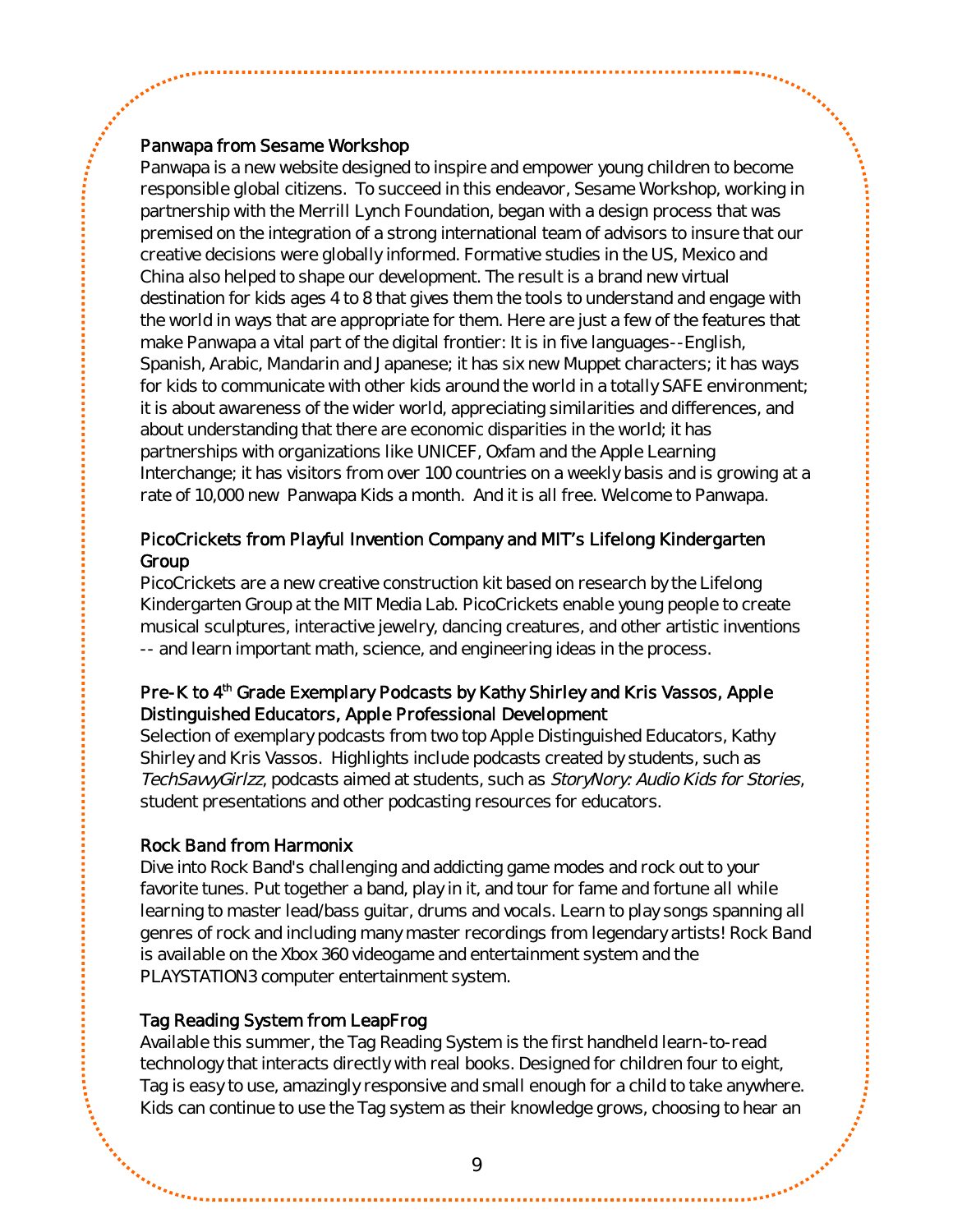entire story read aloud, hear it read line-by-line or hear individual words. Audio for the stories, as well as the games and activities spread throughout the pages, is delivered through an innovative Web-based application called LeapFrog® Connect, offering children an entirely new and captivating reading experience.

## XO by One Laptop Per Child

The XO is a potent learning tool created expressly for children in developing countries, living in some of the most remote environments. The laptop was designed collaboratively by experts from both academia and industry, bringing to bear both extraordinary talent and many decades of collective field experience for every aspect of this nonprofit humanitarian project. The result is a unique harmony of form and function; a flexible, ultra-low-cost, power-efficient, responsive, and durable machine with which nations of the emerging world can leapfrog decades of development immediately transforming the content and quality of their children's learning. XO creates its own mesh network out of the box. Each machine is a full-time wireless router. Children in the most remote regions of the globe—as well as their teachers and families—will be connected both to one another and to the Internet. Two display modes are available: a transmissive, full-color mode, and a reflective, high-resolution black and white mode that is sunlight readable. Both consume very little power: the transmissive mode consumes one watt—about one seventh of the average LCD power consumption in a laptop; the reflective mode consumes a miserly 0.2 watts. The laptop selectively suspends operation of its CPU, which makes possible even more remarkable power savings. The laptop nominally consumes less than two watts—less than one tenth of what a standard laptop consumes—so little that XO can be recharged by human power. This is a critical advance for the half-billion children who have no access to electricity.